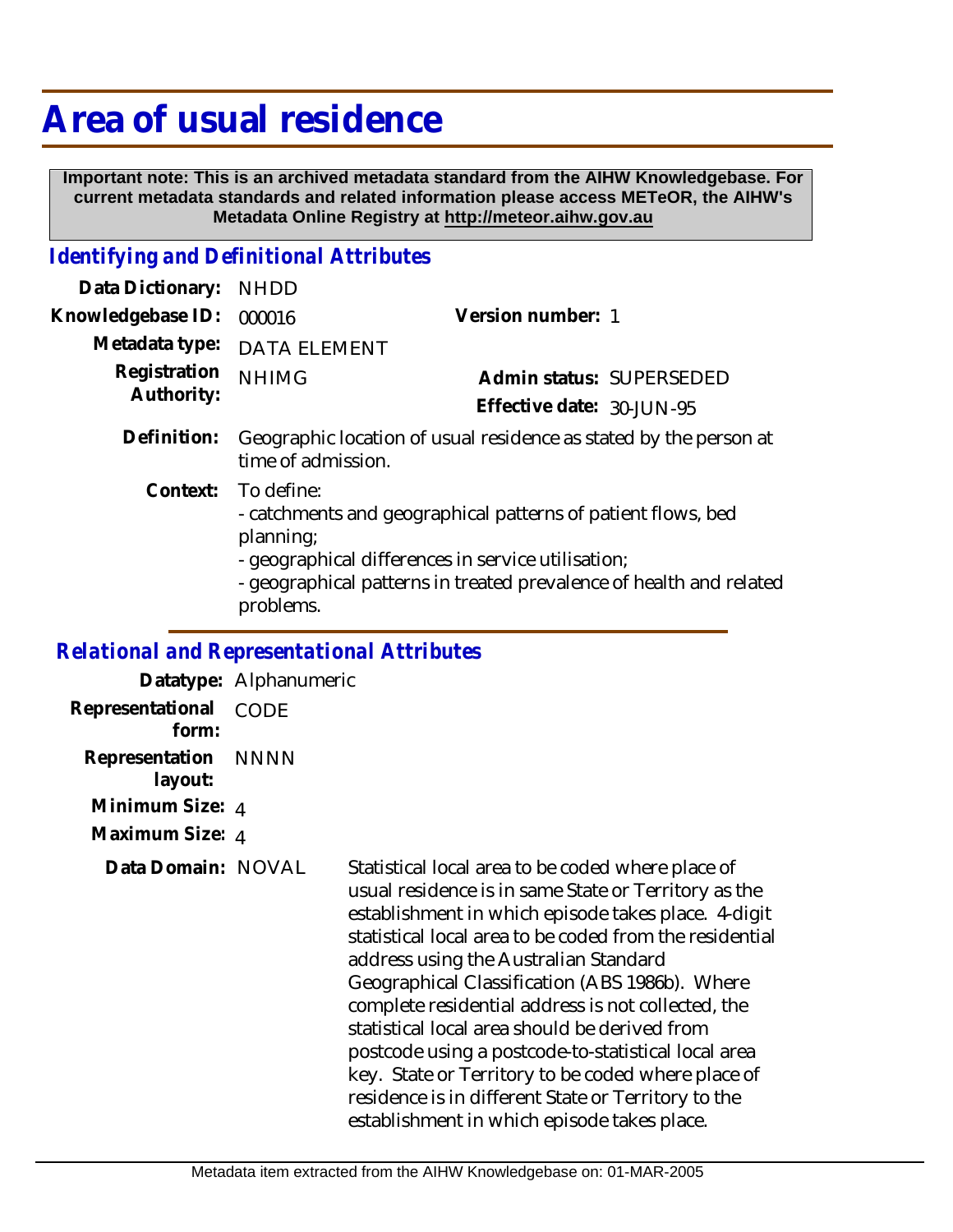Related metadata: has been superseded by Area of usual residence version 2

### *Administrative Attributes*

**Source Document: Source Organisation:**

> Comments: The statistical local area code replaces the local government area code recommended by the National Committee on Health and Vital Statistics (1979). Local government area codes have several limitations:

- They cover only part of Australia. The major areas not covered are northern South Australia and the two Territories.

- They are not compatible with ABS statistical subdivisions. Certain local government areas fall across two or more statistical subdivisions.

- They are not consistent in terms of population size. For example, the city of Brisbane consists of one local government area.

Statistical local areas correspond, in the majority of cases, to legal local government areas. The main exceptions are:

- where the boundaries of one or more statistical subdivision cuts across a legal local government area, the legal local government area must be split into two or more parts, each of which falls into the relevant statistical subdivision and forms a statistical local area;

- where a particular legal local government area is substantially different from the general run of legal local government areas in terms of size and economic significance, the legal local government areas can be split into subareas; a case in point is the city of Brisbane, which covers a large area and is split into 173 statistical local areas.

The Psychiatric Working Party noted that derivation of the statistical local area from suburb or postcode was not a simple matter. Western Australia coded centrally from the residential address while South Australia had individual hospitals allocating the statistical local area using a mapping from postcode based on the statistical local area in which the centre of the postcode region fell.

Members of that working party accepted that problems associated with statistical local area misallocation became less significant as statistical local areas are aggregated into regions of interest, and that for national purposes, the errors resulting from postcode-tostatistical local area mapping were not significant. They accepted